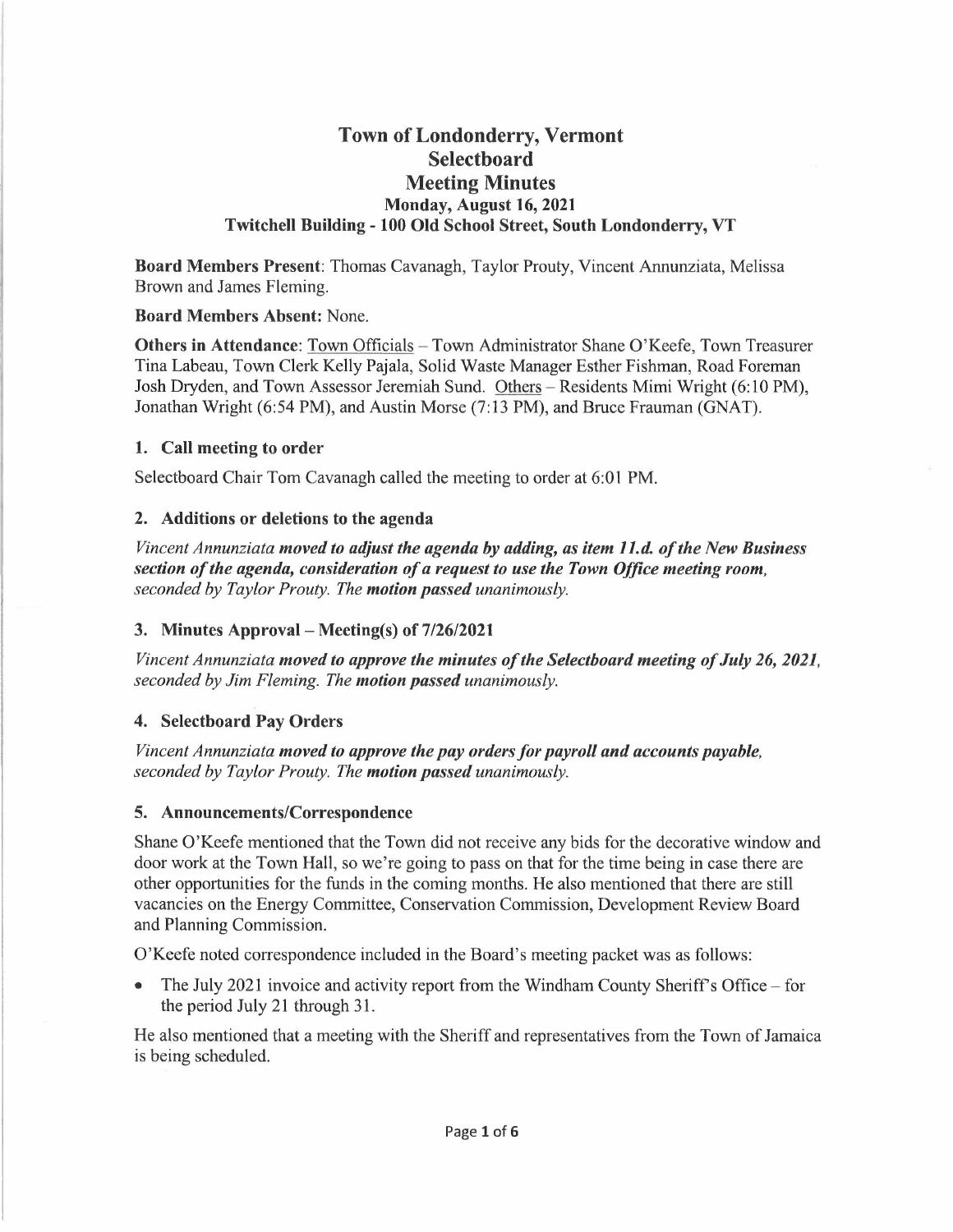Tina Labeau noted that the first distribution of funds from the American Rescue Plan, in excess of \$86,000, arrived last week.

Cavanagh went over the July activity report from the Windham County Sheriff's Office. Melissa Brown asked about providing input to the Sheriff's Office and there was general discussion about communications, interest in reviewing radar cart data.

### **6. Visitors and Concerned Citizens**

None.

## 7. **Town Officials Business**

## **a. Town Assessor- Grand List Errors** & **Omissions[32 VSA 42611**

Jeremiah Sund spoke to the Board about an error affecting two properties, specifically that two bills went to the wrong property owners due to a property transfer involving an easement, and that the Board's vote is needed to reverse the error. He noted that the property values, and therefore the Grand List, did not change.

*Taylor Prouty moved to correct a grant list error with regard to ownership of parcels 035017.000 and 035017.004, also referred to as SPAN 357-110-11169 and 357-110-23172, respectively, seconded by Jim Fleming. The motion passed unanimously.* 

### **8. Transfer Station/Solid Waste Management**

**a. Updates** 

None.

# **b. Discuss contracts for solid waste management services**

Esther Fishman spoke about the proposed solid waste contracts authorized two meeting prior, and mentioned that Casella has insisted on an annual cost increase based on the Consumer Price Index for the three-year contract. The alternative is a one-year contract (without any CPI adjustment) which would require going out to bid again next year. She mentioned that she recommended allowing for the annual adjustment. She mentioned that the other bidder was at a higher price and is not fully prepared to meet the scope of services due to a number of factors.

O'Keefe clarified that the Town had gone out to bid and received two bids, and Casella's proposal did not include an annual increase, but that he supported Fishman's recommendation.

The Board members discussed the service contract alternatives. O'Keefe also suggested that the Board authorize either him or Fishman to execute the Grow Compost contract

*Jim Fleming moved, with regard to the proposed contract for solid waste disposal services with Casella Waste Services, which was authorized at the July 12, 2021 Board meeting, to allow for an annual cost of services escalation tied to the consumer price index, and with regard to the proposed contract for composting services with Grow Compost of Vermont, to authorize the Town Administrator to execute all necessary documents to employ the*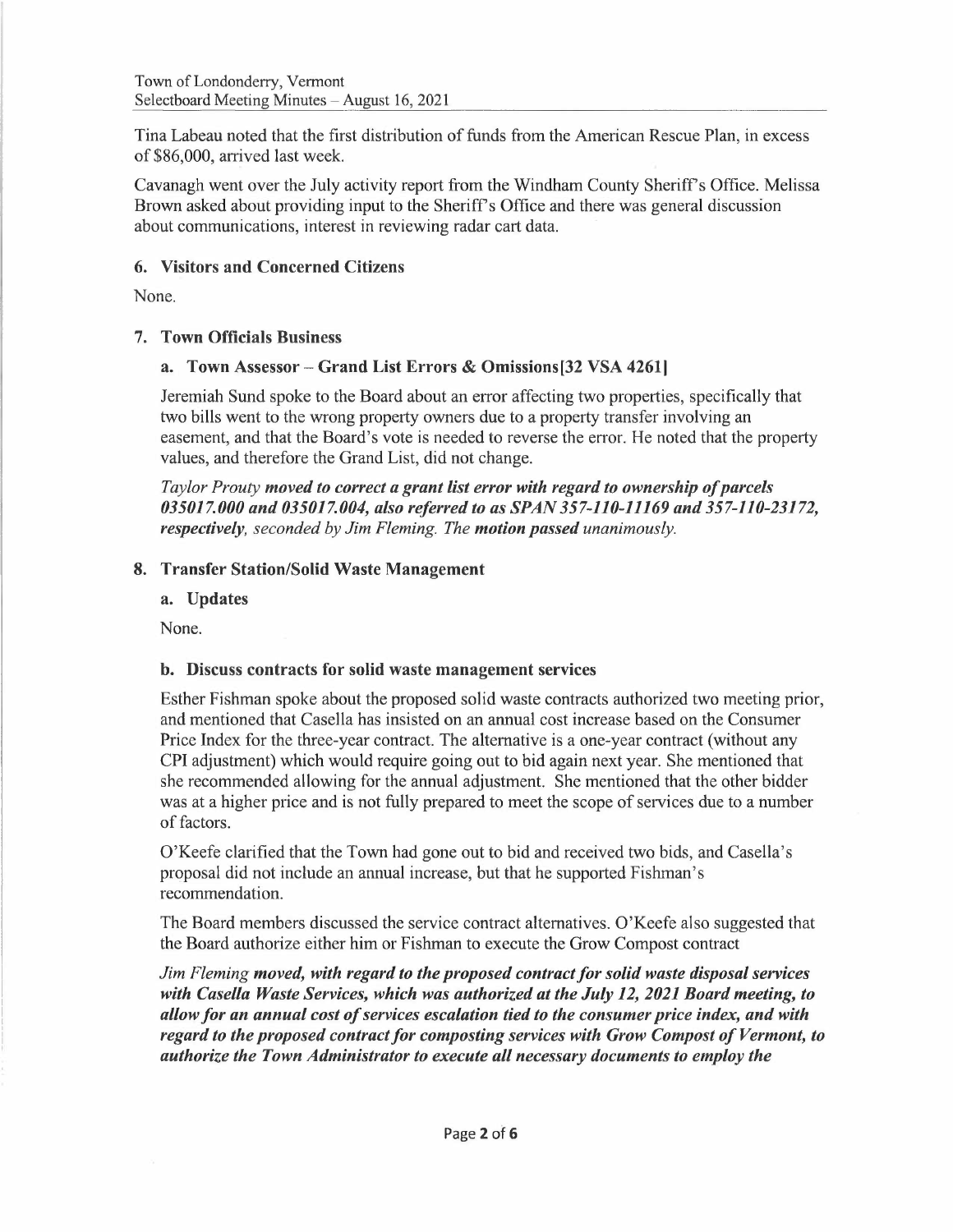*contractor, including a service contract after review by the Town Attorney, seconded by Taylor Prouty. The motion passed unanimously.* 

#### **9. Roads and Bridges**

### **a. Updates**

Josh Dryden noted the following usage for the month of July 2021:

Salt  $-0$  tons Sand  $-0$  yards Vehicle Fuel  $-337.4$  gallons<br>Heating fuel (gallons): Town Office Generator - 0, Transfer Station Town Office Generator - 0, Transfer Station  $- 0$ 

He mentioned that the paving has been completed except for the shoulders, which will be handled on some rainy day by the contractor, and manhole covers on Magic Access still need to be raised.

Dryden mentioned that the tires for the grader are in need of replacement and he has received some price estimates, with the best at \$7,944 plus installation cost. He added that the grader is overdue for a rear-end service which would need to be done soon at the dealership in Williston, which will require transporting. O'Keefe suggested having the tires done at the time of the rear-end service.

He noted that he is starting to prepare the Highway Department for winter, and asked O'Keefe if he could solicit bids for road salt.

Dryden discussed with the Board road repair work done as a result of the rain storm on 7/29/2021, and possible requests for funds from FEMA. The Spring Hill Road culvert, which needs to be replaced by a bridge, had some damage due to the storm, and may have some additional funding availability; O'Keefe will explore this.

#### **10. Old Business**

### **a. Discuss and approve special Town Warning [17 VSA 2641** & **2642]**

The Board reviewed various options for articles to be voted on at the September 17, 2021 special Town Meeting.

Regarding authorizing cannabis-related businesses, the Board considered whether to hold separate votes for retail cannabis sales and integrated licenses or to allow both in a single article. It was the consensus of the Board to have two separate articles: one authorizing retail cannabis sales and one authorizing integrated licenses.

Regarding establishment of local option taxes, the Board considered whether to have a single article authorizing local taxes on sales, rooms, meals and alcoholic beverages, similar to the article at the 2020 annual Town Meeting, or to have individual votes on each or just some of the local option taxes. Cavanagh suggested only voting on a sales tax at this time as that is the local option tax linked directly to the sale of cannabis and noted that many surrounding towns already have this tax. Sales tax revenue would be used to reduce the municipal property tax rate.

Potential for revenues derived from all of the local options taxes was discussed. Sales tax would include items purchased elsewhere and delivered to Londonderry, such as with construction material deliveries and internet sales.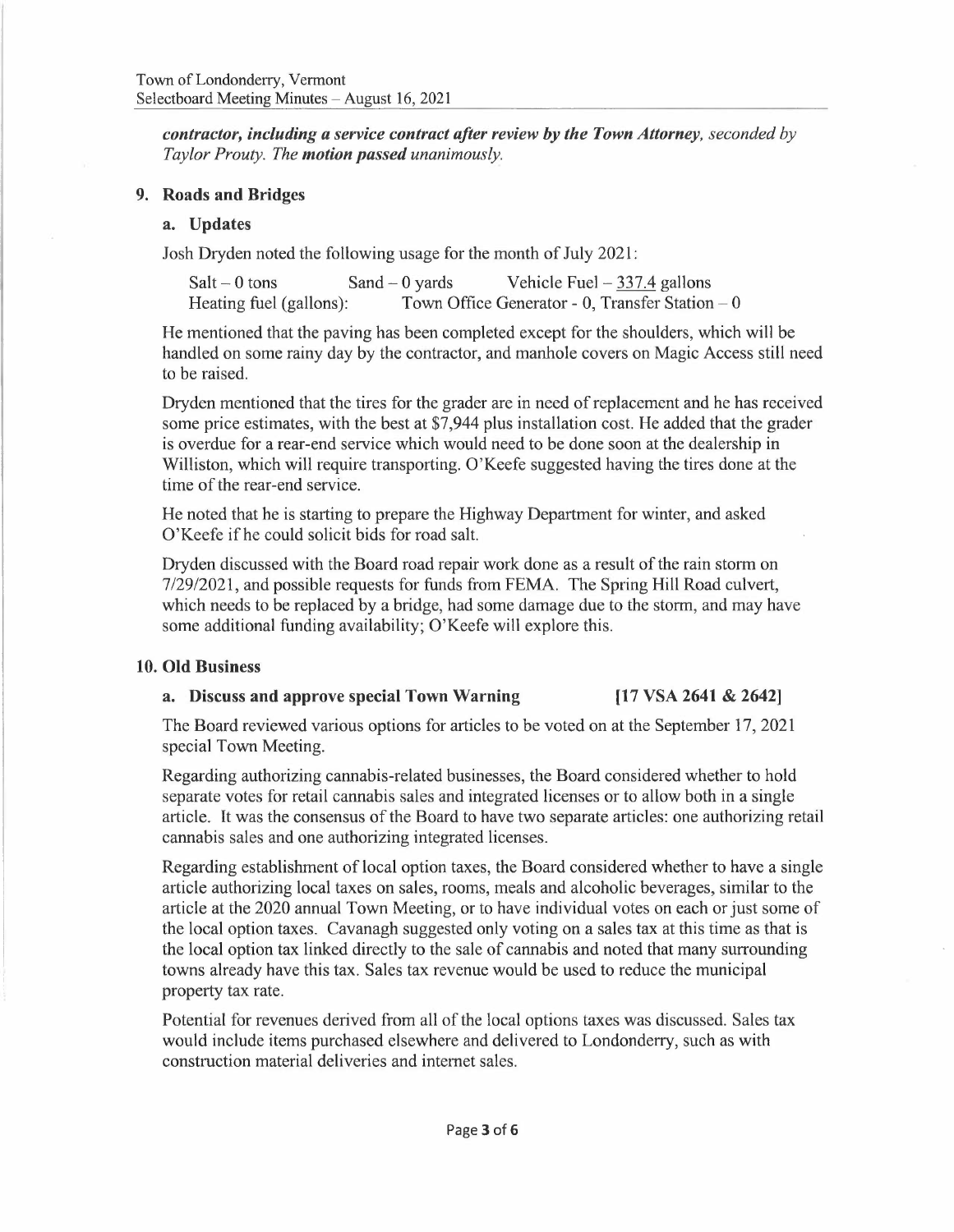The Board also discussed the inclusion of an article authorizing the Board to appoint the first and second constable instead of their continuing to be elected. The vote authorizing this must be by Australian ballot, so this special meeting is the appropriate forum.

Scheduling of informational hearings was discussed, and it was pointed out that one must be held within IO days of the vote. The question arose as to who the Board could invite to speak to the articles, particularly the cannabis votes, and options included the Vermont League of Cities and Towns, and Pajala suggested including those in the cannabis business, and local education and prevention services providers such as The Collaborative.

As to location of the hearings, O'Keefe confirmed that he had spoken with the Town's project engineer fore the Town Hall restoration project, who had confirmed that there would be no problem with the contractor accommodating the hearings.

As to dates and times, after extended discussion it was mutually agreed to hold the hearings at  $6:00$  PM on August  $31<sup>st</sup>$  and September  $8<sup>th</sup>$ .

*Jim Fleming moved to approve and sign the Warning for the special Town Meeting, to be held by Australian ballot, on September 17, 2021, seconded by Vincent Annunziata. The motion passed unanimously*. The warning as signed is attached to these minutes.

Pajala stated that ballots would be available by August 18<sup>th</sup>. She also stated that she would work with Cavanagh and O'Keefe to reach out to potential speakers at the hearings.

### **b. Consider reinstituting requirement for wearing protective masks at Town Offices**

Pajala explained that, given the trends with COVID-19 infections of late, indoor wearing of masks is gathering greater interest with other municipalities, and suggested that the Board consider whether access to the Town Office should be limited and/or whether protective mask use for visitors should be required. She said that the pick-up window is still in use and continues to work very well for staff and visitors alike, and her preference is to close the Town Office to the public except by appointment. It was noted that mask wearing by all visitors would be best to avoid uncomfortable situations by staff.

*Melissa Brown moved to order that the Town Office shall be closed to all visitors during regular business hours except by appointment or at the discretion of Town Office workers, and that during such time protective facemasks shall be worn by all visitors, seconded by Jim Fleming. The motion passed 4-1, with Cavanagh, Prouty, Brown and Fleming voting A YE, and Annunziata voting NAY* 

### **11. New Business**

### **a. Discuss process for Williams Dam Study**

O'Keefe discussed the proposed study of the Williams Dam that was approved at the annual Town Meeting, where \$50,000 was allocated to evaluate the condition of the dam and to determine the comparative cost of its repair, replacement or removal. He stated that he has issued a request for proposals to qualified engineers, with proposals due on September  $1<sup>st</sup>$ , and he has recruited Emergency Management Director Kevin Beatie and State DEC Dam Safety Engineer Ben Green to assist with the proposal review process and subsequent meetings with the chosen consultant. O'Keefe invited any Board member interested in this to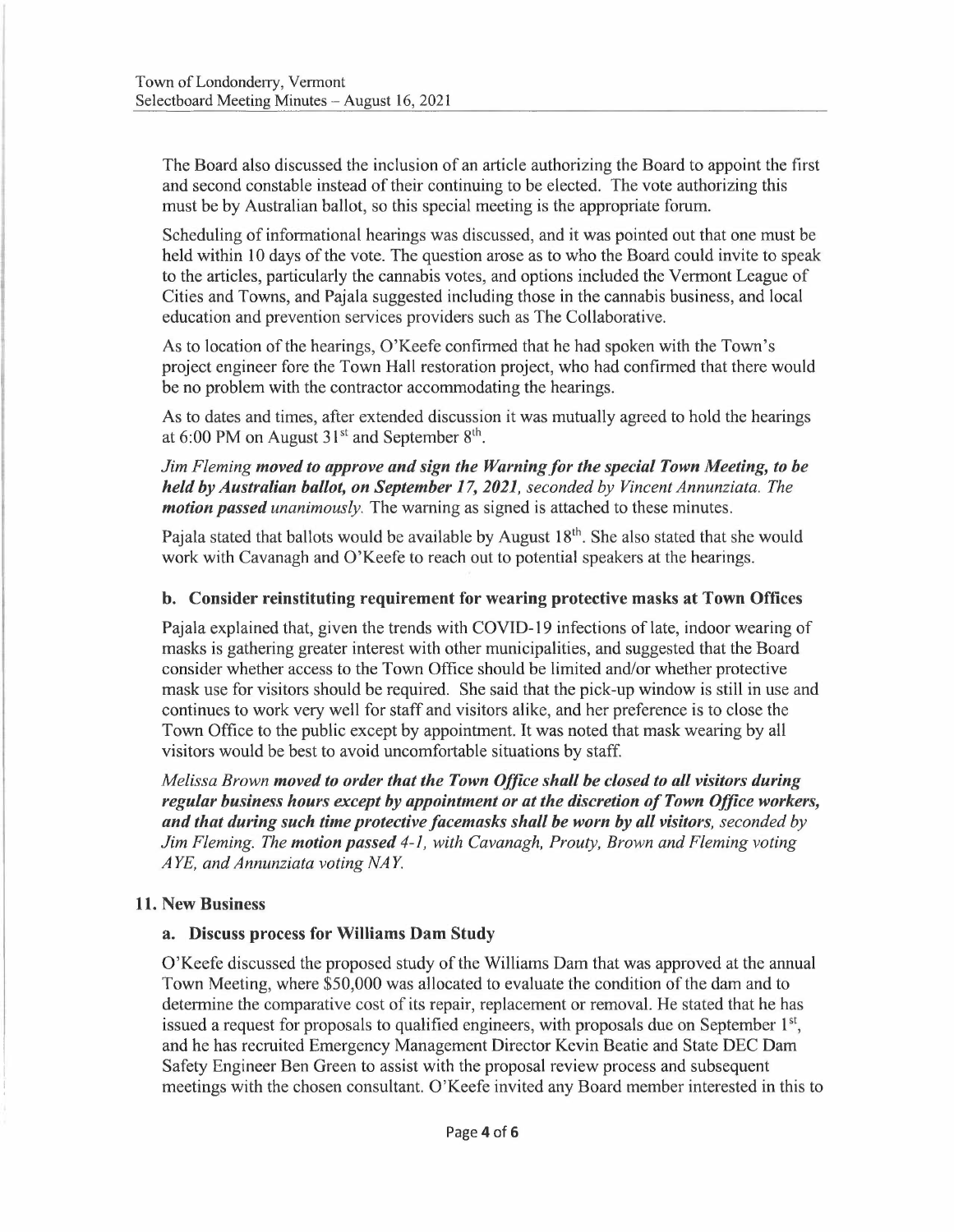participate, and asked about whether the Board wished to establish a working committee on the project or whether they were comfortable with O'Keefe, Beattie and Green working on it on behalf of the Town. There was no objection to just the three working on it and that there be periodic updates given to the Board, and Annunziata suggested that maybe a member of the Conservation Commission should be invited to participate,

O'Keefe stated that he hopes to have study results in time for next year's annual Town Meeting.

TAYLOR FARM - Resident Jonathan Wright expressed his continued interest in working with the Board and clarifying situations at the farm, and briefly spoke about his progress toward bringing the Taylor Farm into compliance with the signage provisions of the Zoning Bylaw. He stated that he has taken down the hay wagons with the banners on them, he has removed some of the smaller roadside signage, while the old truck that says "Vermont Cheese" still remains. He stated that his intention is to put a lighting timer on the main entrance sign.

O'Keefe mentioned that normally matters such as this, which the public may wish to hear, is addressed under a specific agenda item or mentioned under the Visitors and Concerned Citizens part of the agenda, and that discussing at this stage of the meeting may be unfair to the public. Wright stated that he just wanted to clarify with the Board that they were taking steps in a positive direction. Mimi Wright clarified that they were also working with the State of Vermont. The Wrights left the meeting at 7: 12 PM.

### **b. Executive Session - The appointment or employment or evaluation of a public officer or employee per 1 V.S.A. 313 (a)(3)**

*Taylor Prouty moved to enter executive session to consider the employment of a Town employee, pursuant to Title 1 V.S.A Section 313(a)(3), and invite Road Foreman Josh Dryden, Town Administrator Shane O'Keefe and Austin Morse to attend the executive session, seconded by Vincent Annunziata. The motion passed unanimously.* 

The Board entered executive session at 7: 13 PM. Dryden and Morse left the executive session at 7:27 PM, and Dryden was invited back in at 7:53 PM.

The Board came out of executive session at 8:04 PM.

### c. **Consider employment of new employee**

*Taylor Prouty moved to offer employment to Austin Morse to serve as a road crew member and equipment operator with the Town's Highway Department on a full-time basis, with an hourly rate of \$24.00, seconded by Vincent Annunziata. The motion passed unanimously.* 

Morse stated that he would let the Town know in a few days whether he would accept the offer. There was discussion about the Town's employment benefits. Morse and Dryden left the meeting at 8:08 PM.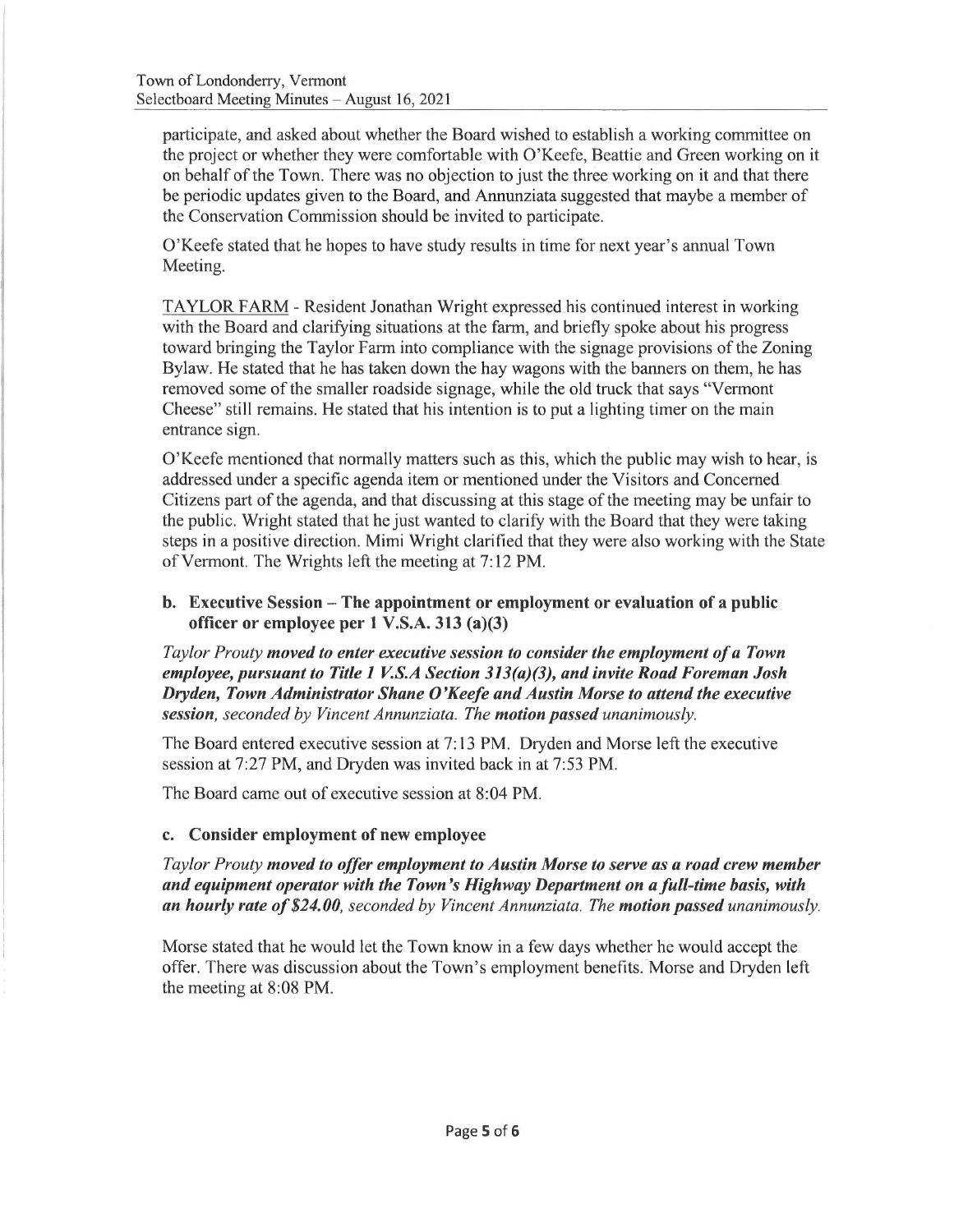## **d. Consider request to use the Town Office meeting room**

The Board reviewed a request from the Vermont Institute of Natural Science to hold an educational event at the Town Offices called "Raptors: Inspiring Conservation" on Saturday, August 16<sup>th</sup>.

*Taylor Prouty moved to authorize use of the Town Office assembly room on September 4, 2021 at 11:30 AM by the Vermont Institute of Natural Science for an educational event conditioned on there being no admission charged for attendees, and to authorize the Town Administrator to sign the permit on behalf of the Town, seconded by Jim Fleming. The motion passed unanimously.* 

## **12. Adjourn**

*Jim Fleming moved to adjourn the meeting, seconded by Taylor Prouty. The motion passed unanimously.* 

The meeting adjourned at 8: 10 PM. The next regular meeting of the Selectboard is scheduled for August 30, 2021.

Respectfully Submitted,

.,\_,., .. •· The meeting &<br>August 30, 20<br>Respectfully<br>Nespectfully<br>Shane P. O'K<br>Town Admin moved to adjourn the meeting, seconded by Tayl<br>adjourned at 8:10 PM. The next regular meeting<br>021.<br>Submitted.<br>eefe *Approved August*<br>istrator **LONDONDERR** 

Shane P. O'K eefe Town Administrator

*Approved August 30, 2021.* 

**LONDONDERRY SELECTBOARD** 

Thomas Cavanagh, Chair